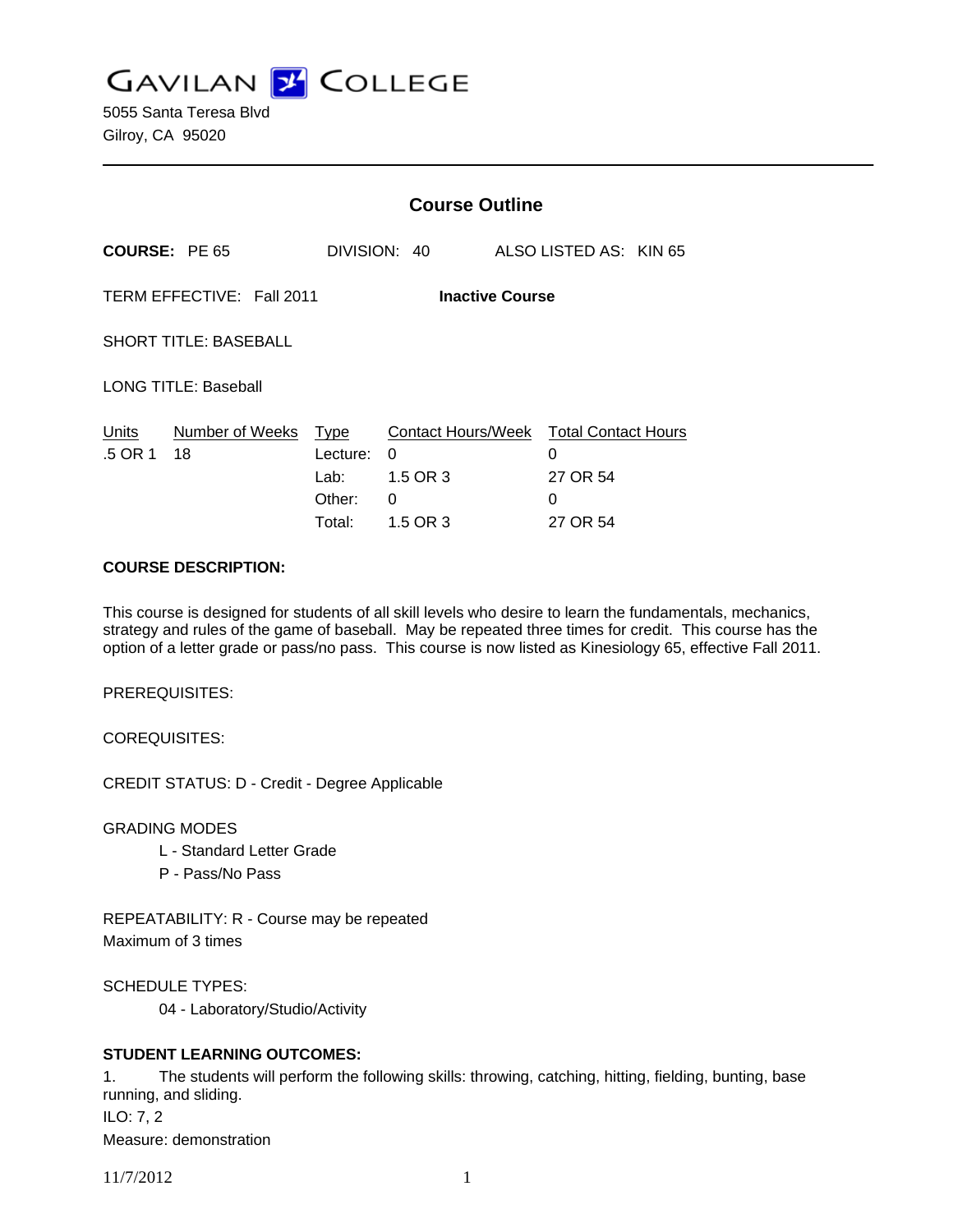2. The students will describe the mechanics for pitching and the skills required for the catchers position.

ILO: 7, 1, 2, 4

Measure: oral exam

3. The students will describe and execute the strategies for baseball, specifically bunt coverages, pick offs, hit and runs, and steals.

ILO: 7, 2, 1, 4

Measure: role playing, demonstration, exam

4. The students will apply the rules of baseball.

ILO: 2, 7, 1, 4

Measure: written exam, role playing

# **CONTENT, STUDENT PERFORMANCE OBJECTIVES, OUT-OF-CLASS ASSIGNMENTS**

Inactive Course: 11/08/2010

This course is now listed as Kinesiology 65, effective Fall 2011.

Curriculum Approval Date: 04/14/2008

3 - 6 Hours

Discuss course syllabus, grading and class procedures. Introduce conditioning, stretching and the correct running form that will be used in class. The correct throwing and catching mechanics will be presented. Introduction to the fundamentals of hitting a baseball. Students who repeat the class will have their skills or proficiencies enhanced by supervised repetition. They will discuss with their peers the importance of not allowing your weight to shift forward while hitting.

SPO: The correct mechanics of throwing, catching and hitting a baseball will be demonstrated. Students will participate in conditioning and stretching exercises.

# 6 - 12 Hours

Discuss, demonstrate and practice the correct fundamentals of fielding for both an infielder and an outfielder. Introduce and discuss the correct way to align the defense for cuts and relays. Bunt coverages, pick offs and rundowns will be presented. Discuss and implement the philosophy behind the short game and the hit and run. Students who repeat the class will be able to differentiate the footwork between infielders and outfielders. They will demonstrate the difference between the regular cut-off and the double cut-off and explain when they would be utilized. Repeat students will learn the rotation bunt coverage with runners at first and second base. They will explain and demonstrate the proper time to use the drag bunt.

SPO: Students will describe and demonstrate the correct fundamentals for infield and outfield play. They will explain how to utilize a relay person and the importance of using a cut-off person. Bunt coverage, pick offs and rundowns will be demonstrated. They will discuss the reasons why a team would initiate the bunt and/or hit and run play.

#### 3 - 6 Hours

Discussion and demonstration on the correct way to run the bases, including how to use the first and third base coaches. Presentation on sliding. Introduce the offensive signs. Students who repeat the course will work on the double steal and the delay steal. They will also work on when to use the third base coach on a ball hit to the outfield and when to not use the third base coach.

SPO: The student will demonstrate the correct way to run out an infield hit, a ball hit in the air and a ball hit into the gap. At least two different types of slides will be performed. They will be able to read the offensive signs for a bunt, steal, and hit and run.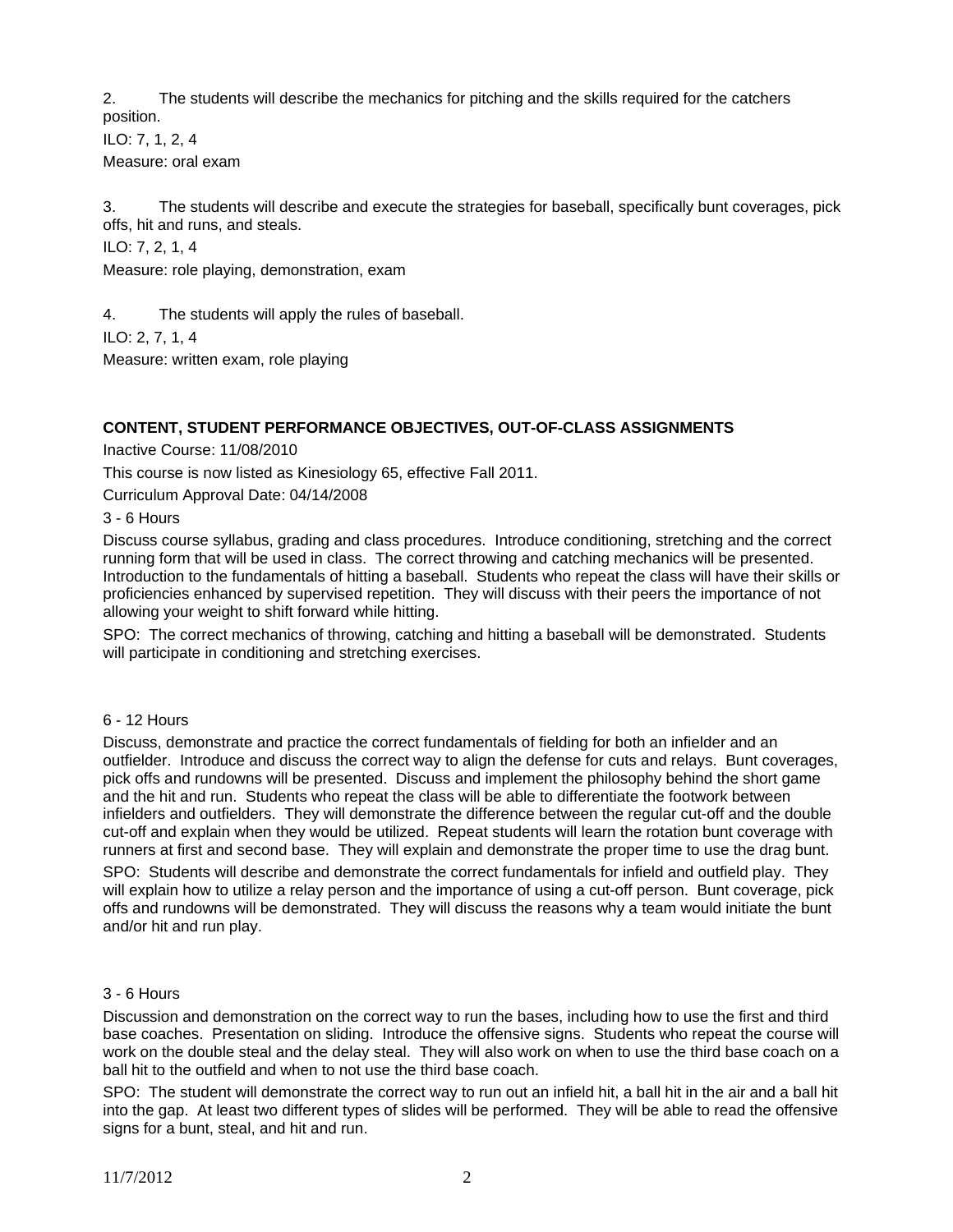### 3 - 6 Hours

The mechanics of pitching and the fundamentals of catching will be discussed and practiced through a variety of drills. Repeat students will have their skills or proficiencies improved by supervised repetition and practice in class.

SPO: The students will describe the proper mechanics of pitching. They will discuss the fundamentals of catching; including blocking, framing, footwork and throwing.

#### 6 - 12 Hours

Discussion and practice on the skills and responsibilites for infielders, outfielders, pitchers and catchers as it relates to teamwork. This will including fielding each position, backing up plays, and the use of proper techniques. Game-like practice situations will be provided. The rules of baseball will be discussed. Students who repeat the class will be provided leadership opportunities. Their skills will improve through supervised repetition and practice in class. They will have the opportunity to learn advanced skills such as a crow hop, circling the ball, and calling their own pitches.

SPO: Students will demonstrate correct fielding mechanics. They will diagram the route an outfielder takes when another outfielder is involved on the same play. They will explain when a catcher backs up first base and discuss the importance of a pitcher being able to field their position. Students will apply the rules during play.

#### 4.5 - 9 Hours

Team competition and review for final. Students who repeat the class will be able to analyze various game play situations.

SPO: The students will demonstrate their skills during game play. They will execute the appropriate strategies and apply the correct technique based on the situation.

2 Hours Final.

#### **METHODS OF INSTRUCTION:**

Demonstration, discussion, peer teaching.

#### **METHODS OF EVALUATION:**

The types of writing assignments required: None The problem-solving assignments required: None The types of skill demonstrations required: Performance exams The types of objective examinations used in the course: Multiple choice True/False Matching items **Completion** Other category: Other: Requires student participation The basis for assigning students grades in the course:

11/7/2012 3